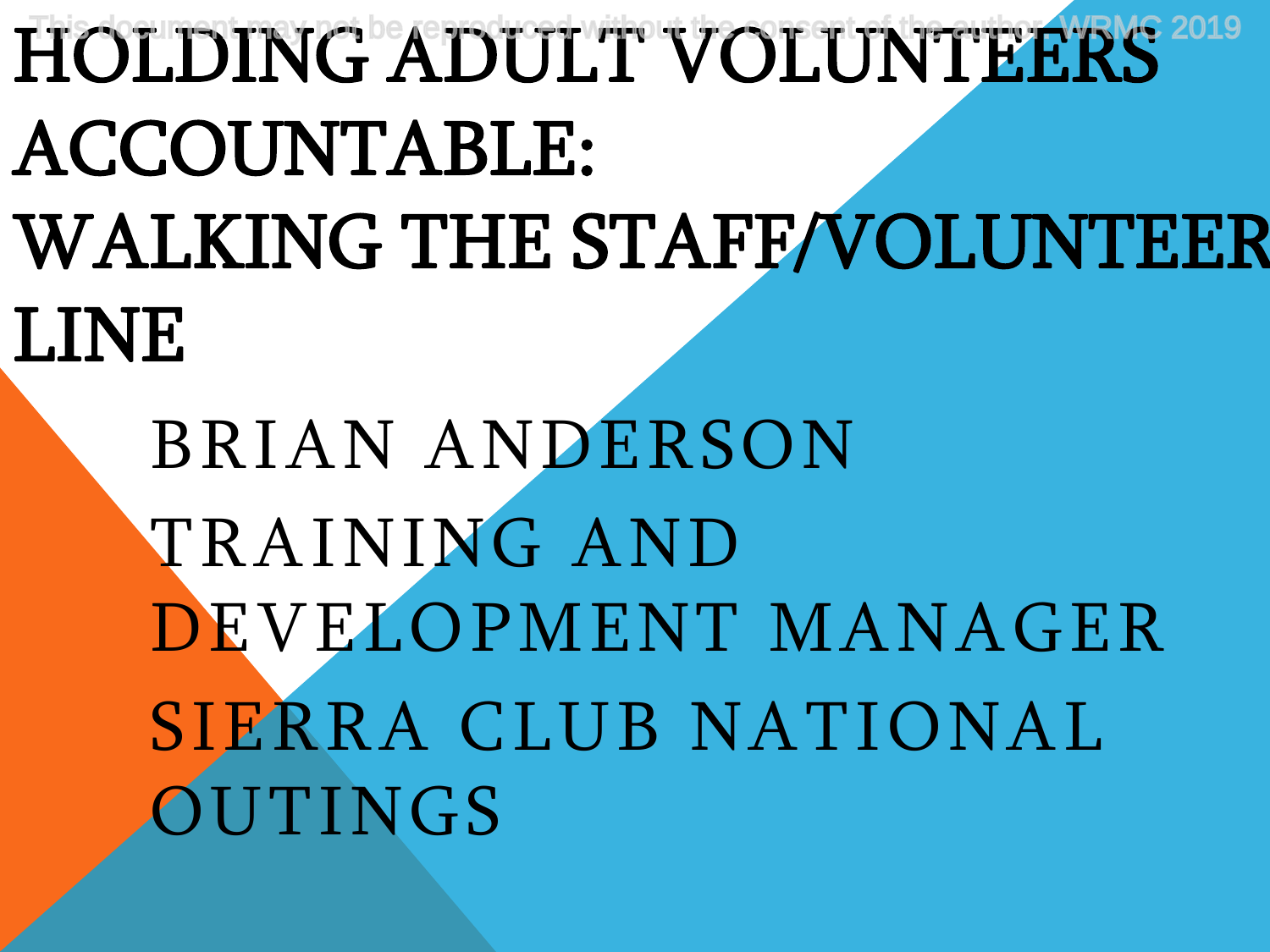### THE BURREN IRELAND

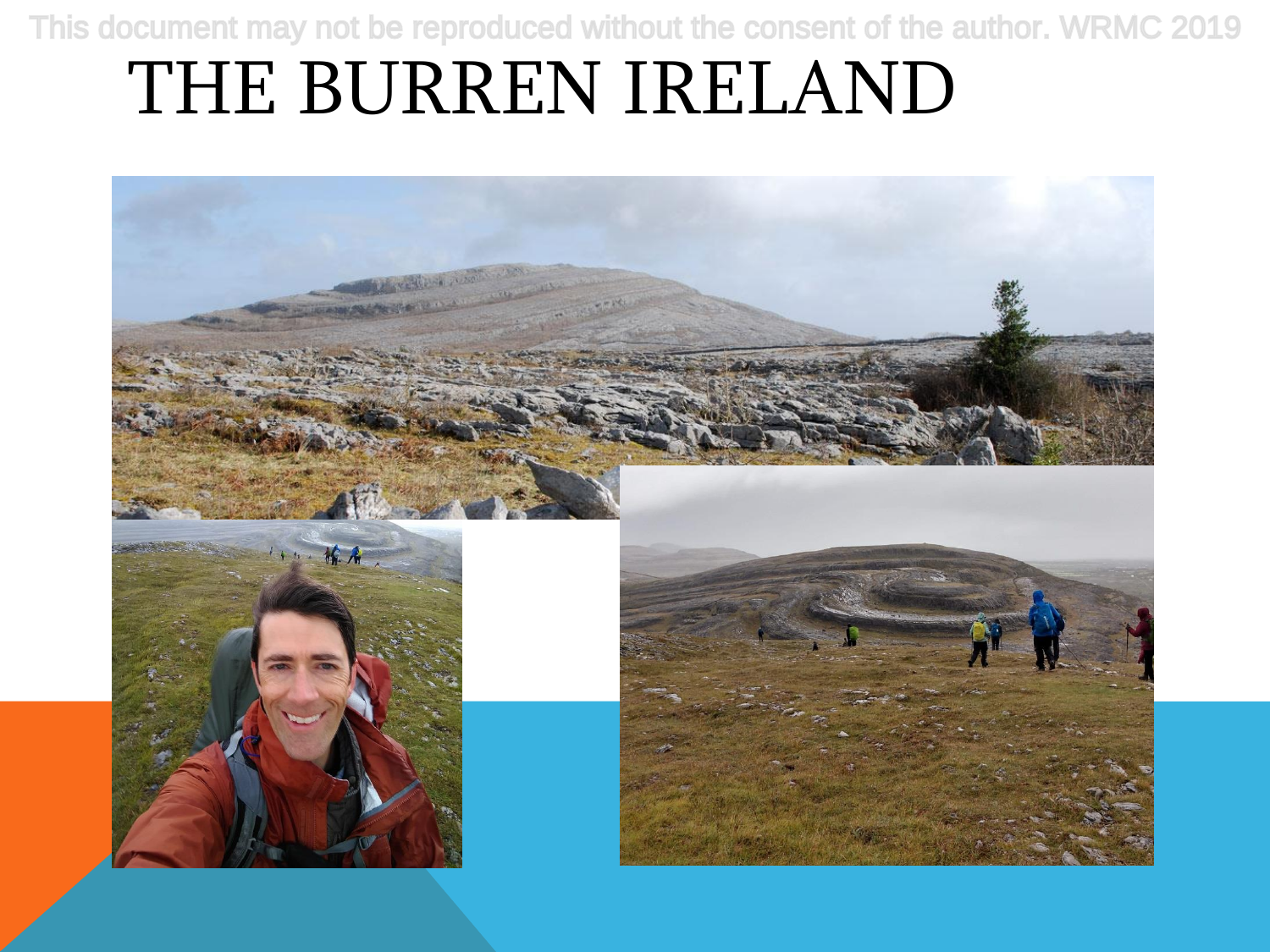## 3 KEY COMPONENTS THAT I FEEL MAKE IT SUCCESSFUL

- 1.Individual Development Plan (IDP)
- 2. Time given to training
- 3. Mentoring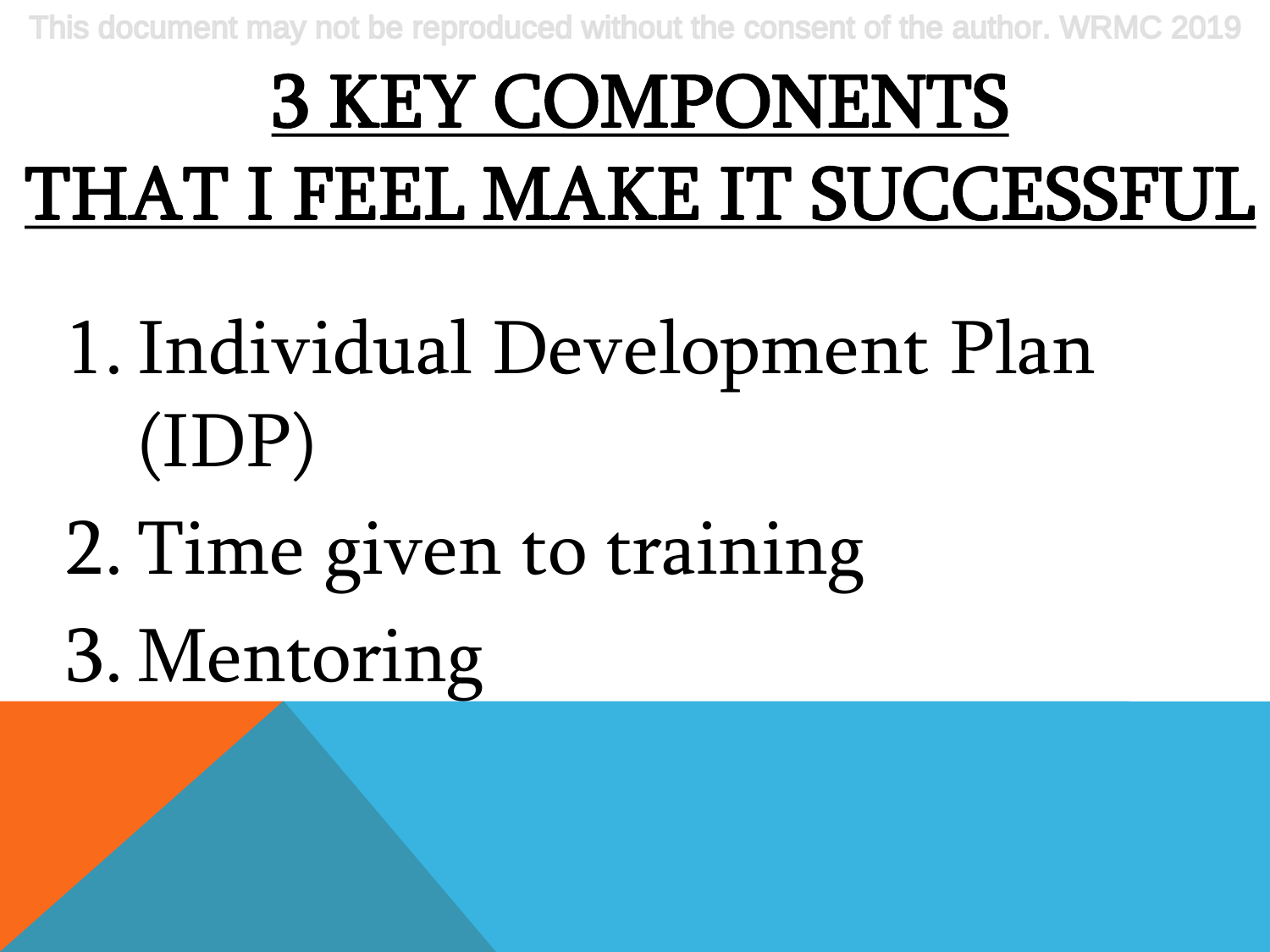## 1) INDIVIDUAL DEVELOPMENT<sup>2019</sup> PLAN

- Self assessment
- Online "Homeschool" Mentor Assessment
- Field Trainers Assessment
- Self assessment again
- Into the future outside of training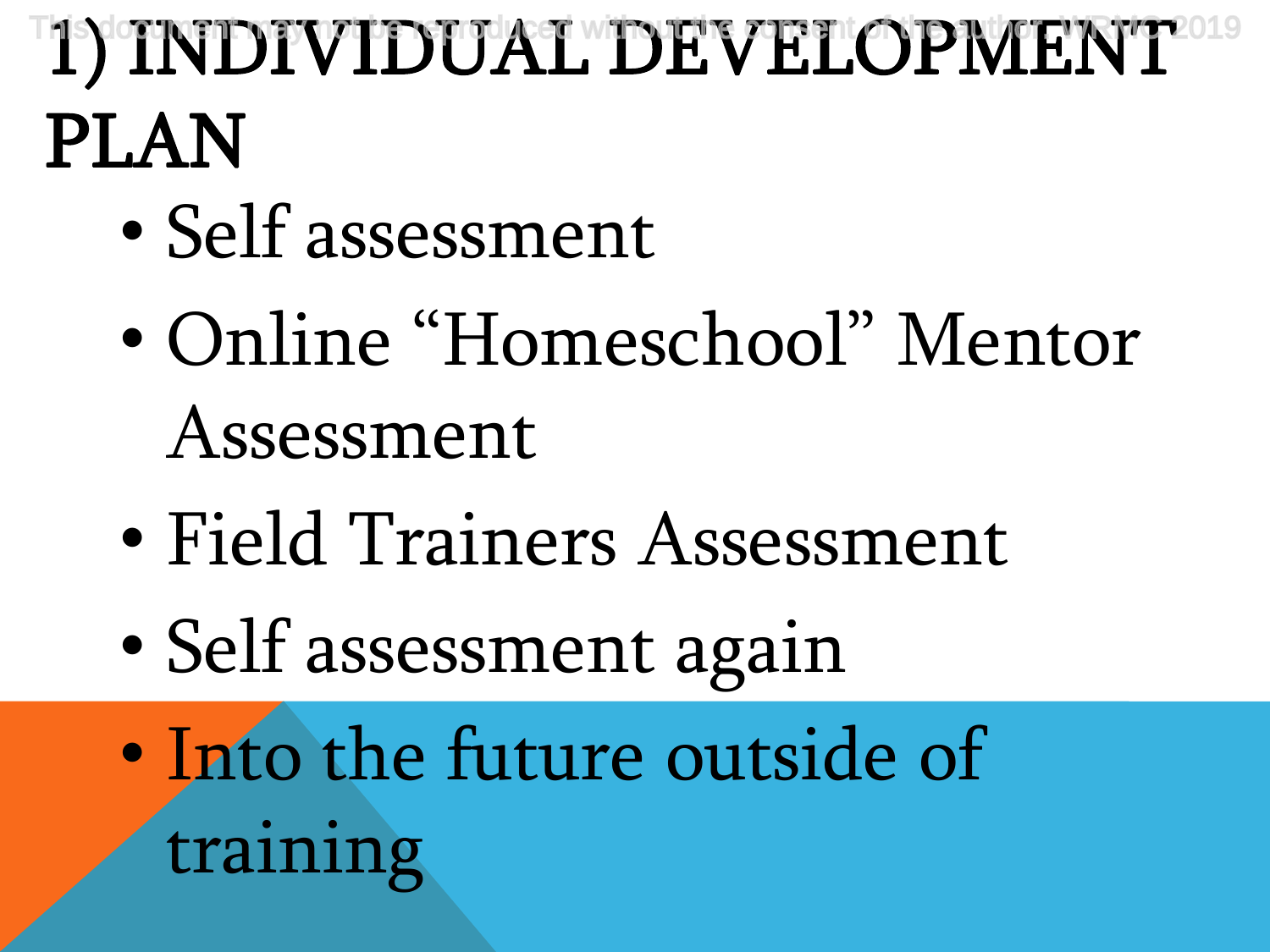## At Sierra Club Work on keys skills that you think are important

- -Equity, Outdoors for all
- -Building a positive welcoming environment
- -Environmental advocacy into action

-Group management -Hard Skills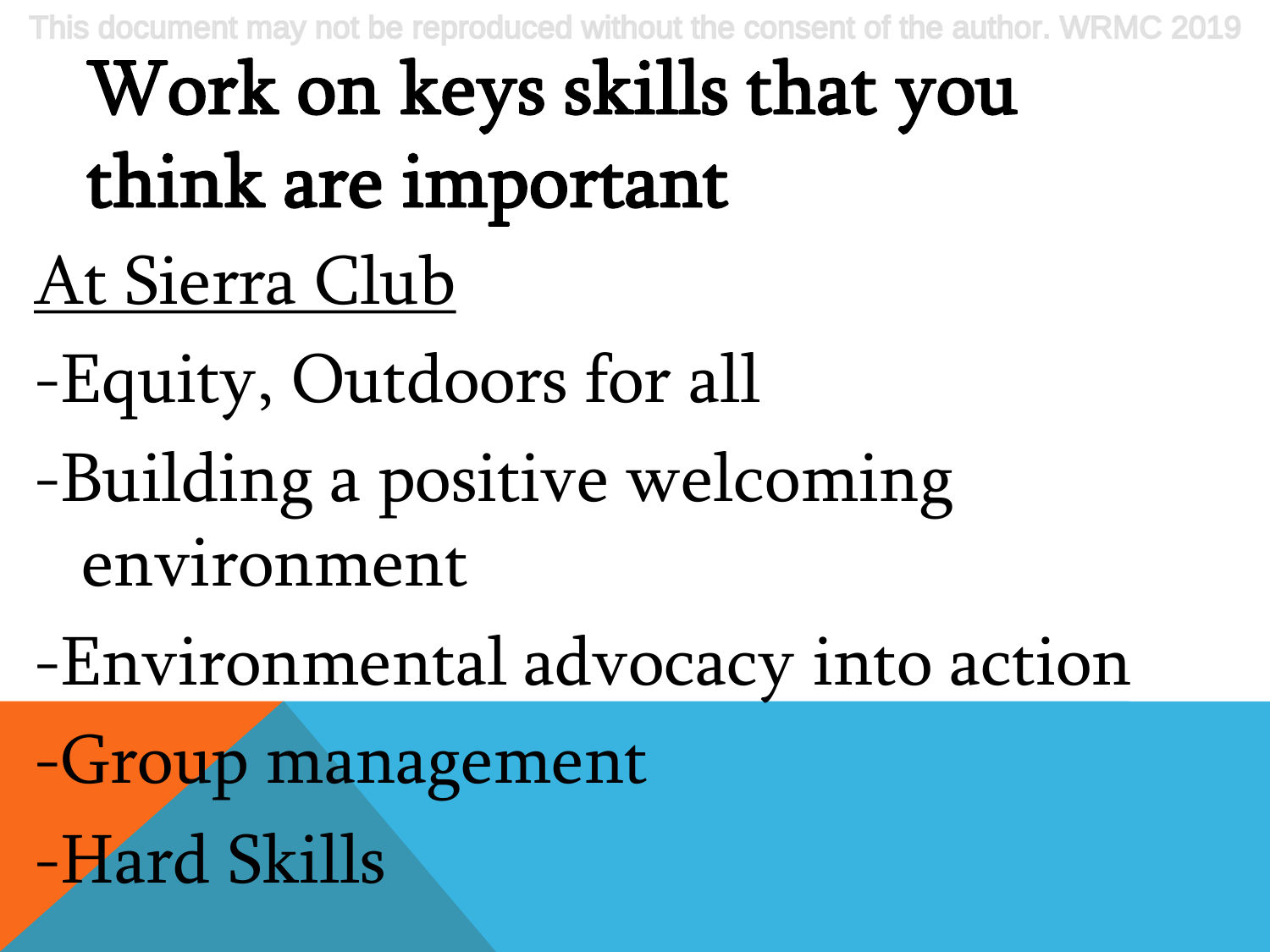### IDP MAP

| Self-<br>Assessment                                                               | Homeschool<br>mentor                                                                   | Field<br>mentor                          | Training<br>Manager                                                                                         | <b>Redo Self</b><br>Assessment                                                      |
|-----------------------------------------------------------------------------------|----------------------------------------------------------------------------------------|------------------------------------------|-------------------------------------------------------------------------------------------------------------|-------------------------------------------------------------------------------------|
| • Emailed to<br>homeschool<br>mentor<br>$\cdot$ Emailed to<br>training<br>manager | · Emailed<br>it to<br>training<br>manager<br>· Emailed<br>to field<br>training<br>team | $\cdot$ Emails to<br>training<br>manager | $\cdot$ Email to<br>Participant<br>$\cdot$ Email to<br>leader of<br>first trip<br>participant<br>will staff | • Keeps for<br>their<br>records<br>$\cdot$ Emails<br>back to<br>training<br>manager |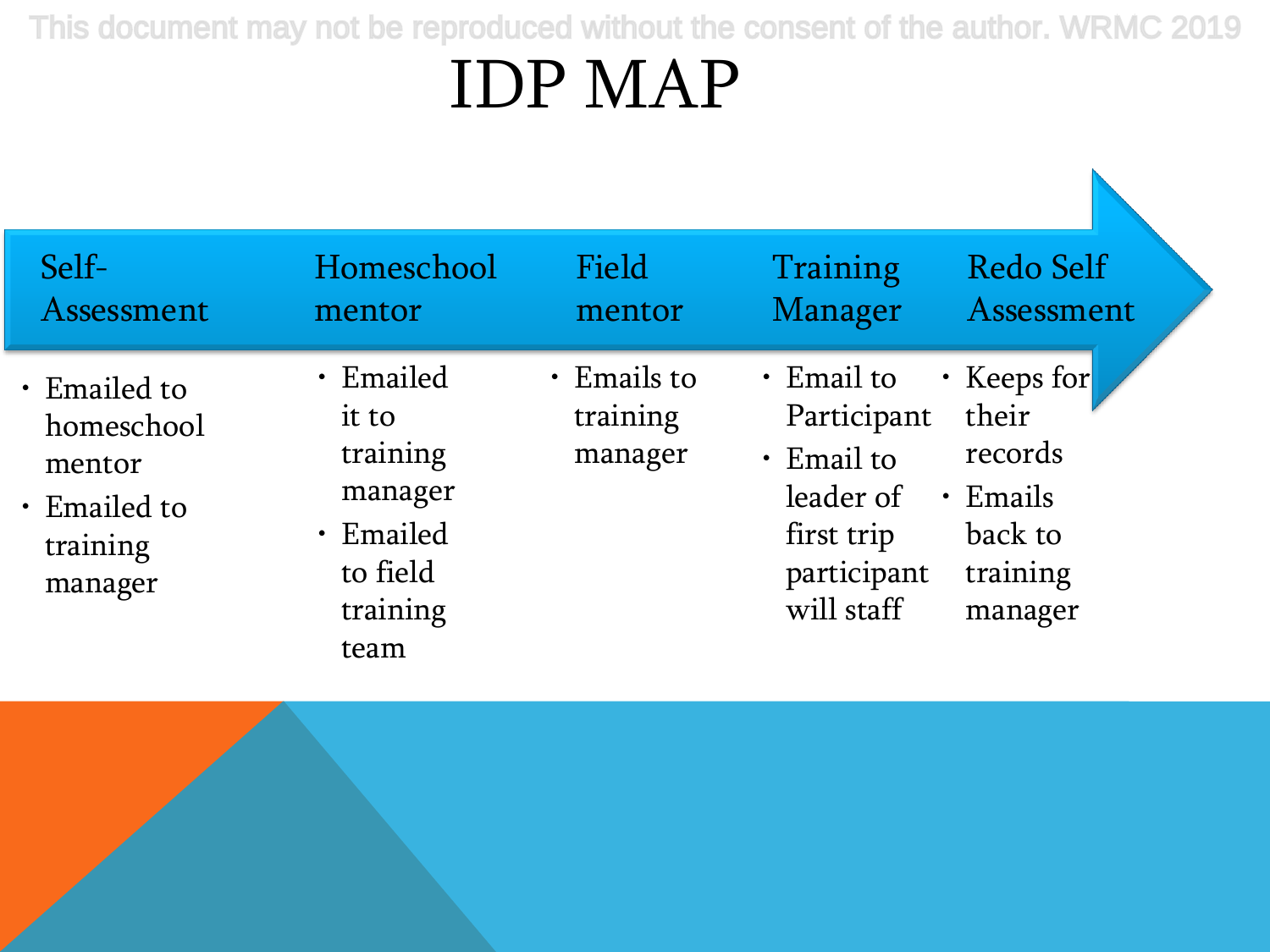### ACTIVITY

- Turn to your right. Talk with that person on the key risk management skills that you want to have in your IPD
- Write it down
- Volunteer to write all share outs on the board up front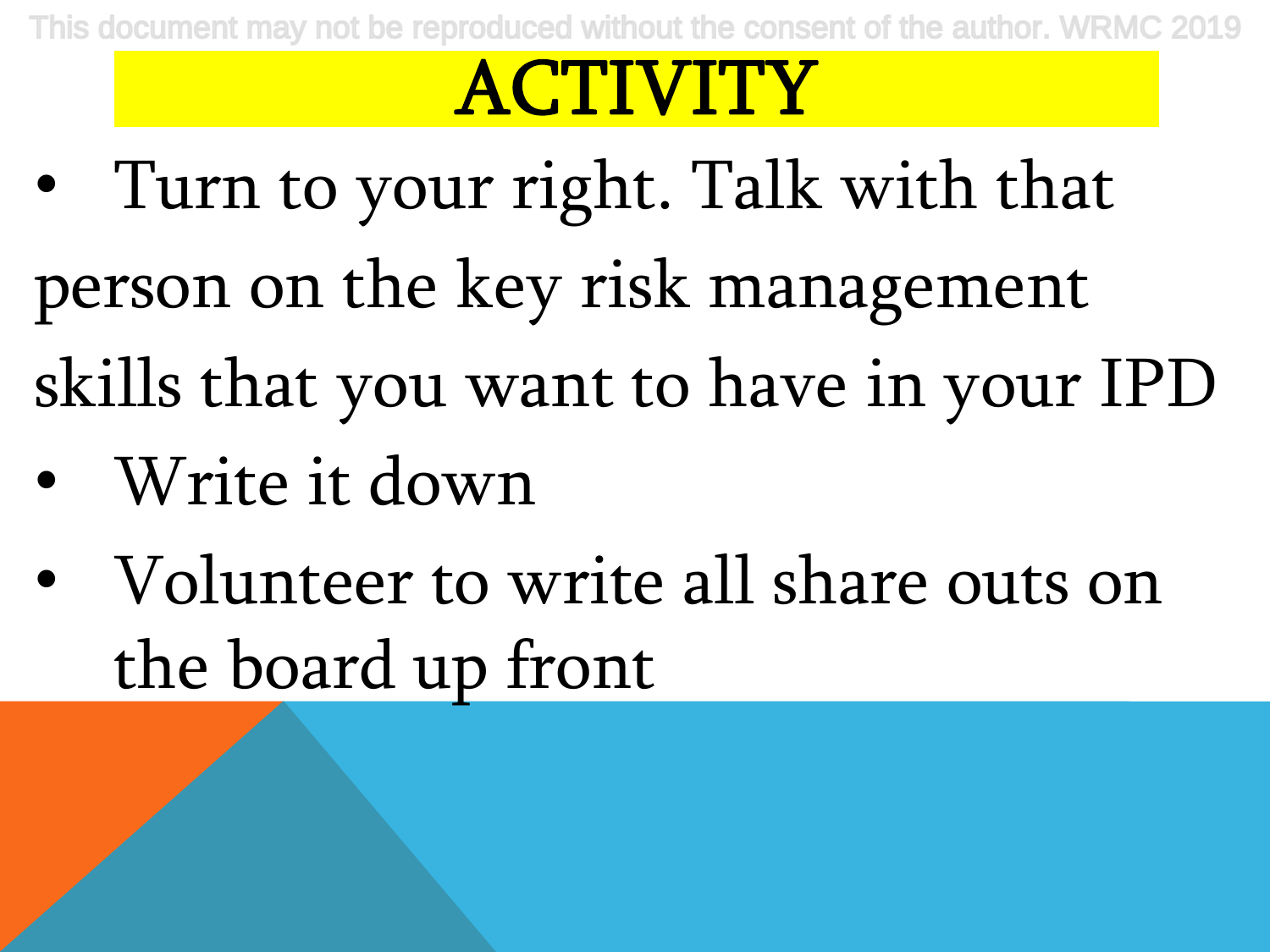#### 2) TIME GIVEN TO TRAINING At Sierra Club This document may not be reproduced without the consent of the author. WRMC 2019

- 6 months online learning platform ["homeschool"](https://sites.google.com/a/sierraclub.org/2019-september-nott--trainee-site/)
- 6 day field training that rotates all over the U.S.
- Trainee on an established trip with established leader
- Assistant leader on a trip
- Provisional Lead
	- **Leader**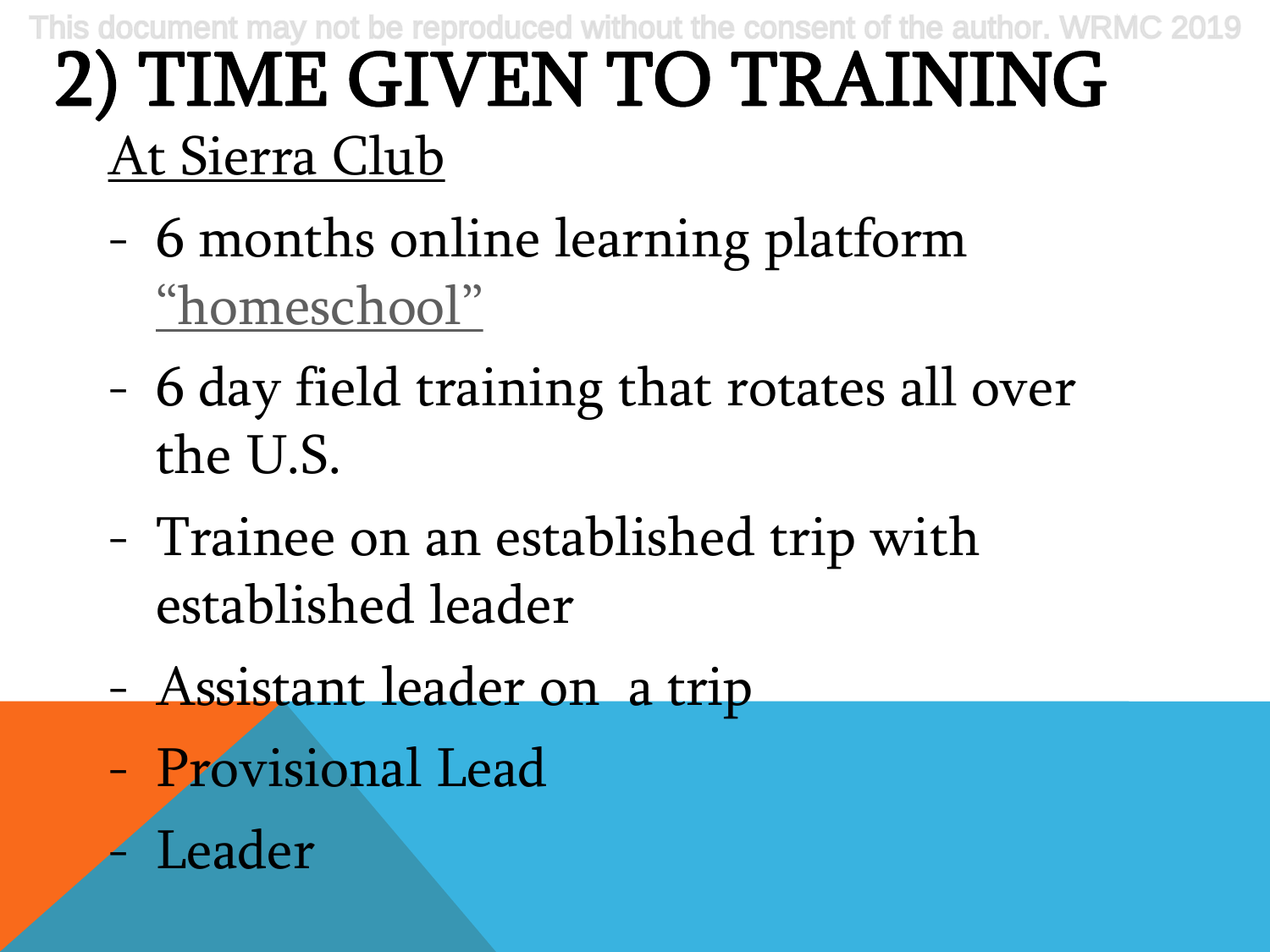#### KEY TOPICS HOMESCHOOL **COVERS** At Sierra Club Risk Management This document may not be reproduced without the consent of the author. WRMC 2019

- Safety management plans
- Route selecting
- Emergencies
- Communication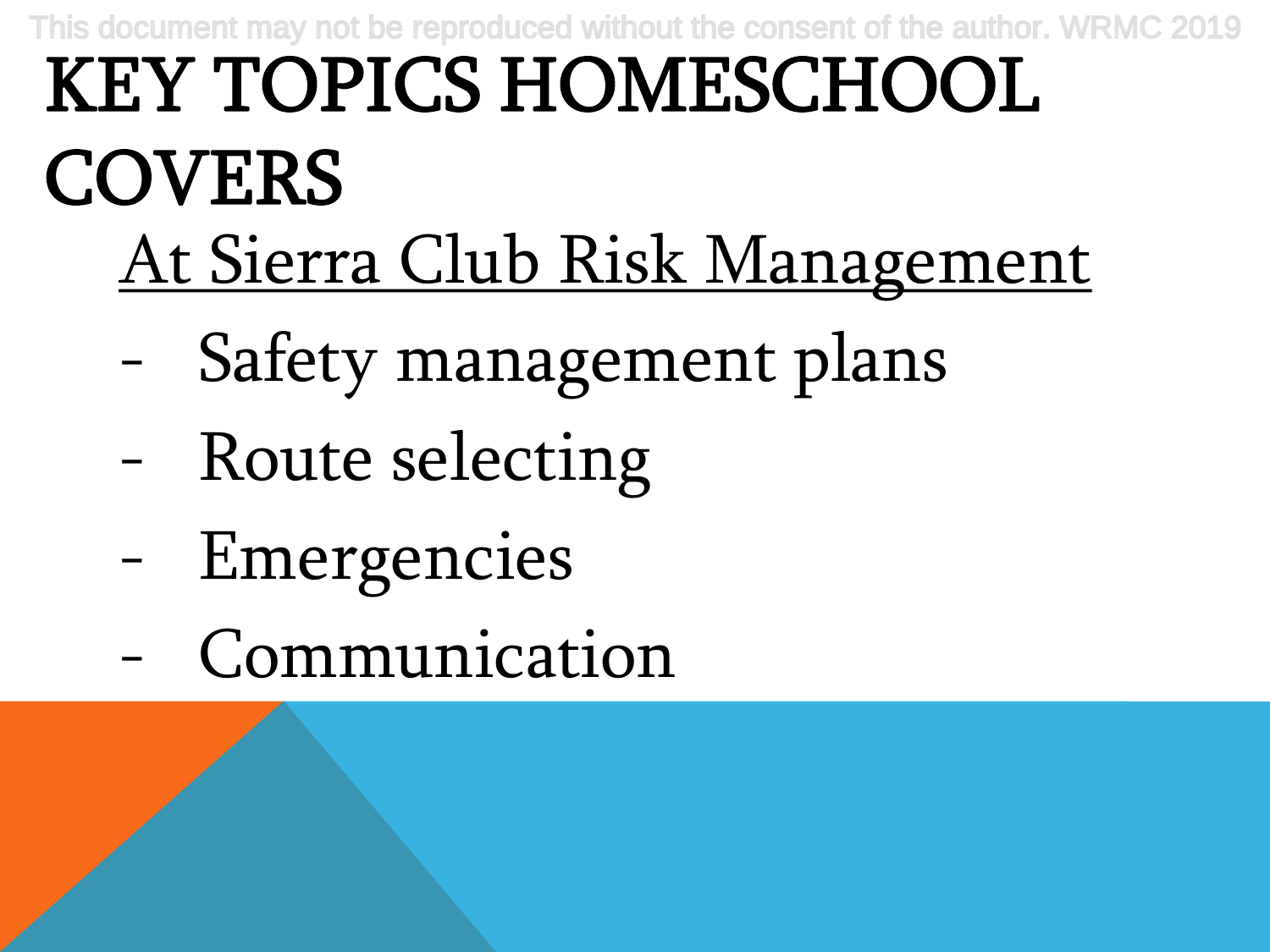#### KEY TOPICS FIELD TRAINING **COVERS** This document may not be reproduced without the conse

- At Sierra Club Risk Management
- Scenarios and Discussions
- Leader of the day
- Route selecting
- Emergencies
- **Communication**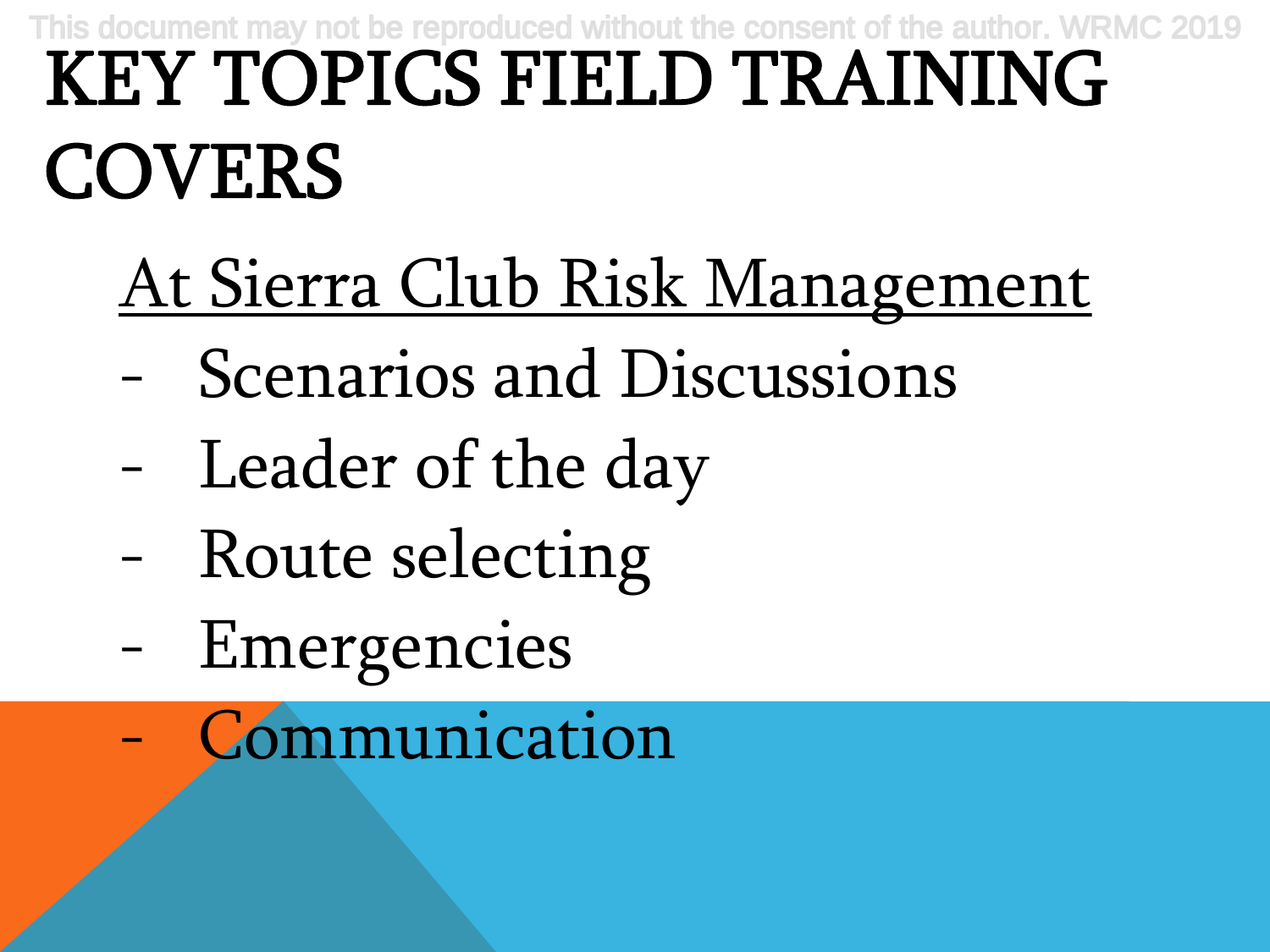### **ACTIVITY**

- Take the big piece of paper and turn to the person on your left
- Use 2 colors. 1 is for your time line now with a few milestones. 2 is for what you want. With your pen write in realistically what might be a compromise
- Volunteer to write all share outs on the board up front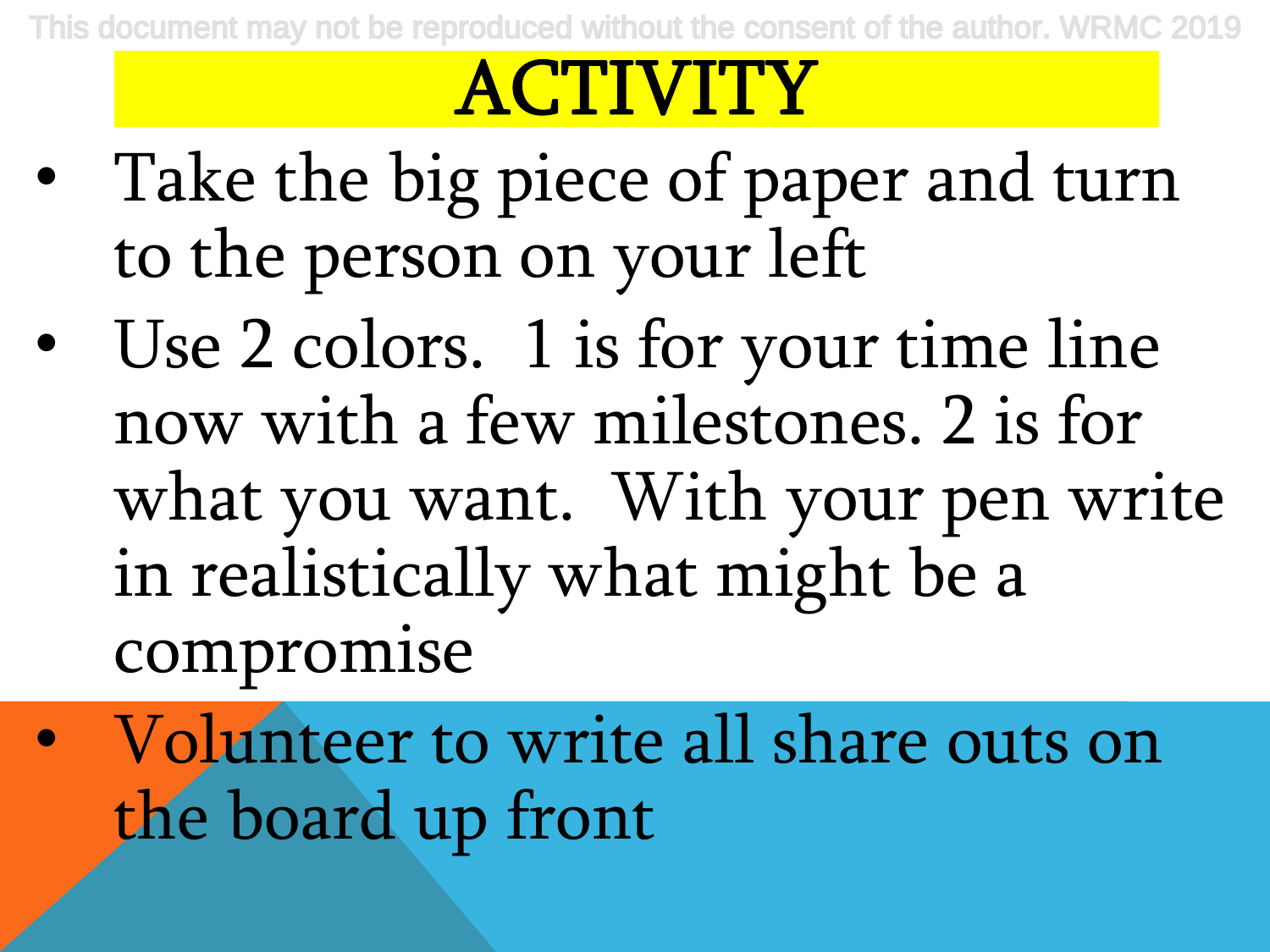# 3) MENTORING

### At the Sierra Club

- -Multiple mentors built into the process
- -Breading a culture of risk management by good examples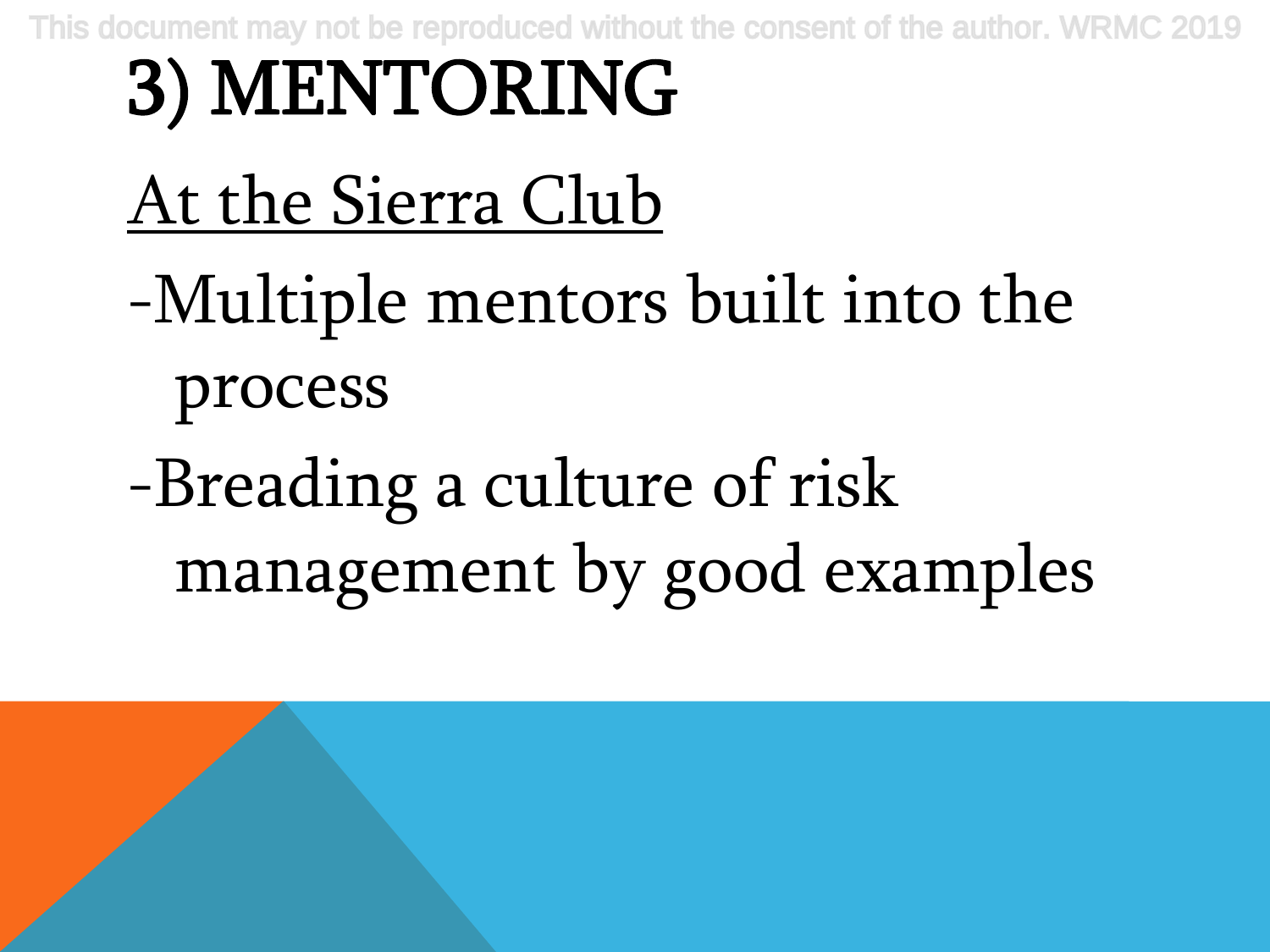### ACTIVITY

- Quickly find a person across the room
- Write out the persona of the best mentor
- Name a few people in your organization that could be good mentors, and then add a few others
- Volunteer to write all share outs on the board up front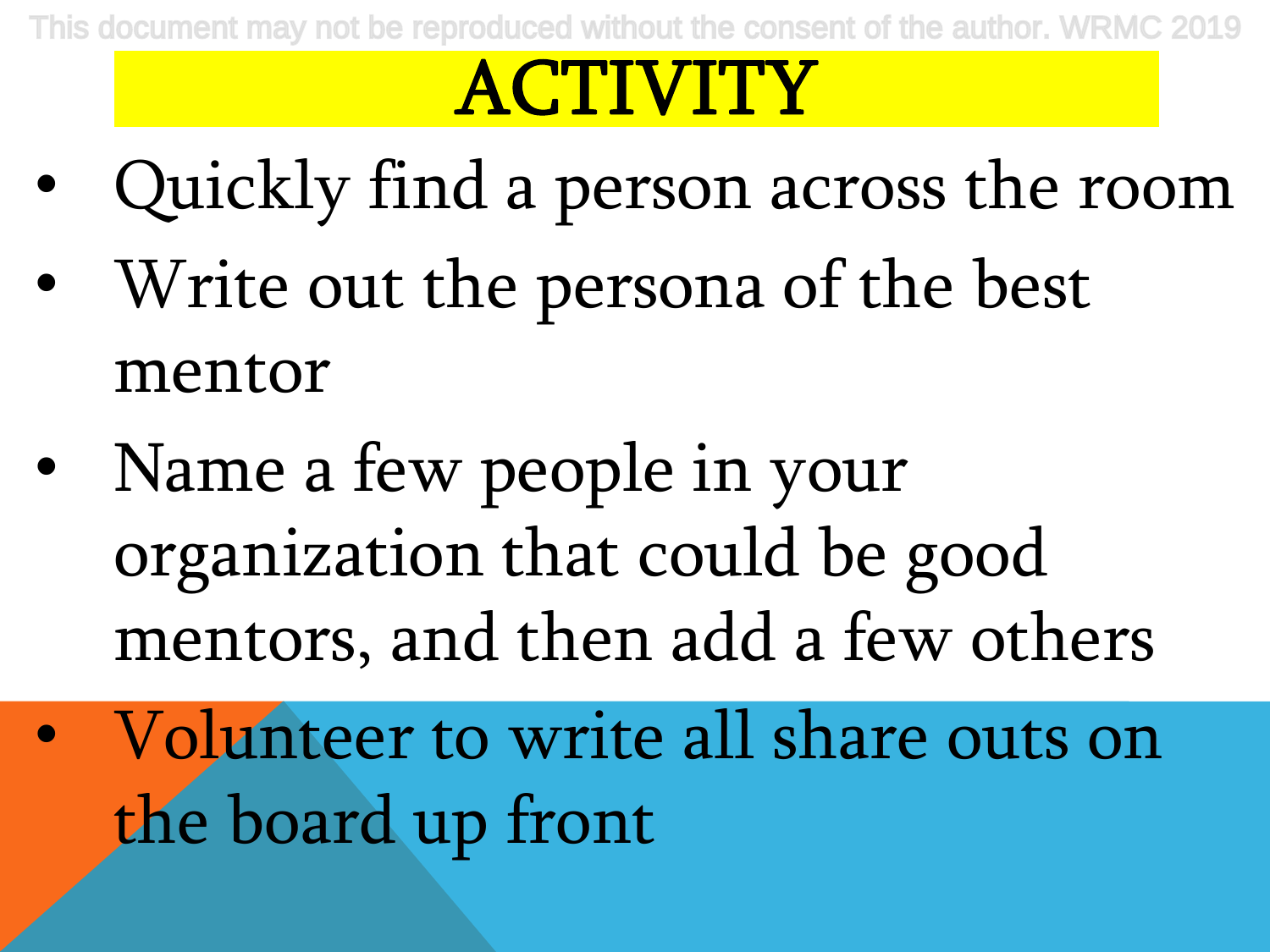### REVIEW

- 1. IDP!!! Individual Development Plan
- 2. Time given to training
- 3. Mentoring

Take time to review your notes and mark what you can add or change for your training program. Break it down into the next 2 weeks, the next 2 months and the next 2 years.